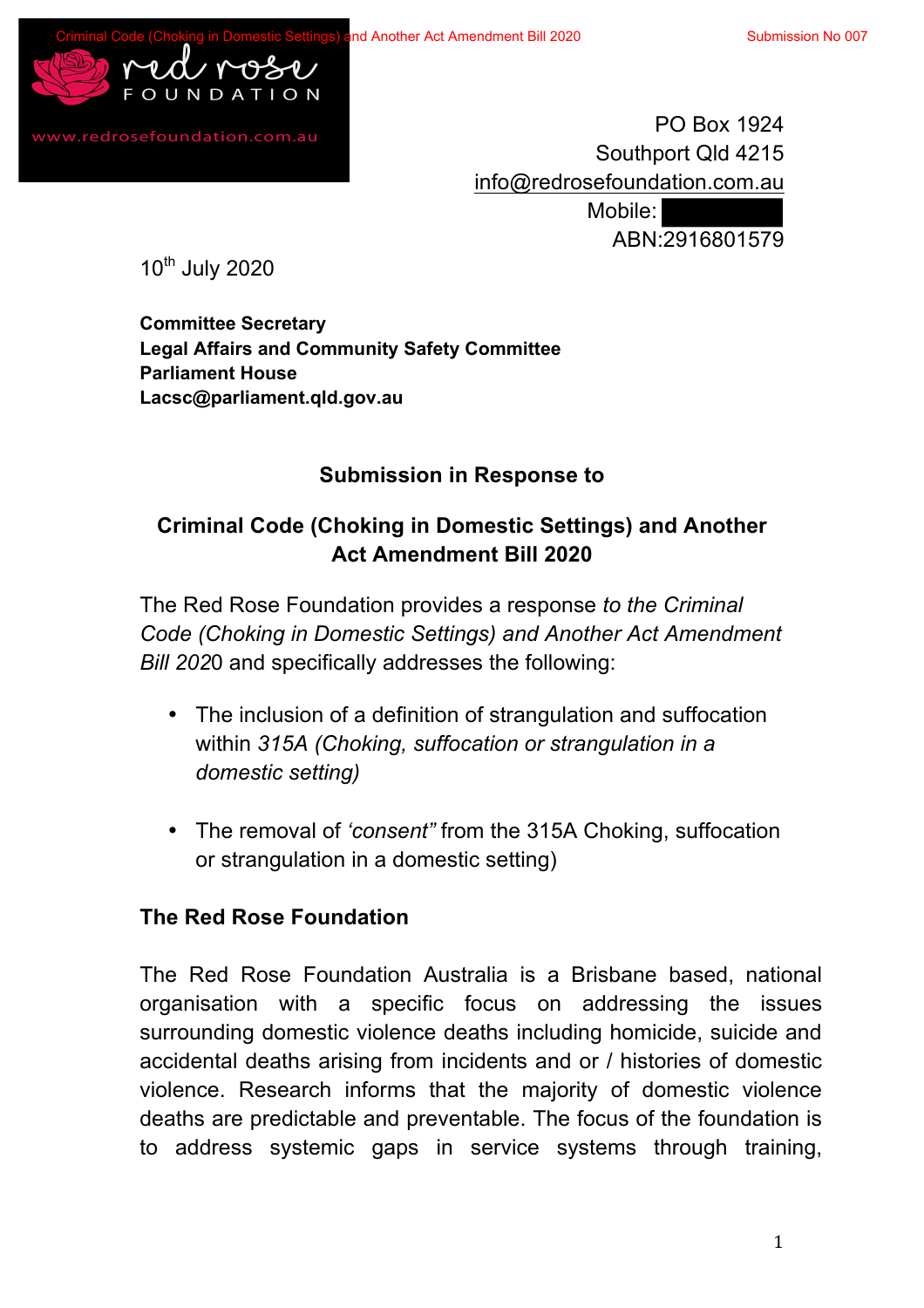education and research. We are cognisant of the strong links between domestic violence, child abuse and sexual violence.

The board of the Red Rose Foundation comprises professionals drawn from sector management, legal profession, violence prevention consultancy and research all who have vast experience and expertise across both domestic violence and sexual assault. Board members are drawn from Queensland, New South Wales, and Victoria.

The Red Rose Foundation has led the campaign to have a legislative and a health response to non-lethal domestic violence related strangulation for many years.

The key projects of the Red Rose Foundation are:

- Establishment of the Australian Institute for Strangulation Prevention
- Partnership with the Training Institute for Strangulation Prevention USA
- The Red Bench Project
- Red Rose Rallies/Vigils Australia
- Domestic & Family Violence Specialist Training
- Provision of practice seminars/forums
- Crisis Intervention and support for women experiencing high risk domestic violence especially non lethal strangulation through SOS ( Survivors of Strangulation)
- Research Partnership with Central Queensland University on the immediate and long term impact of domestic violence related strangulation.

Our work on the critical issue of strangulation has been extensive. We advocated to have a legislative response for many years and were pleased to see a recommendation addressing strangulation included in the *Not Now Not Ever* Report. In 2016, the Criminal Code 1899 was amended to include Sect 315A *Choking, suffocation or strangulation in a domestic setting.*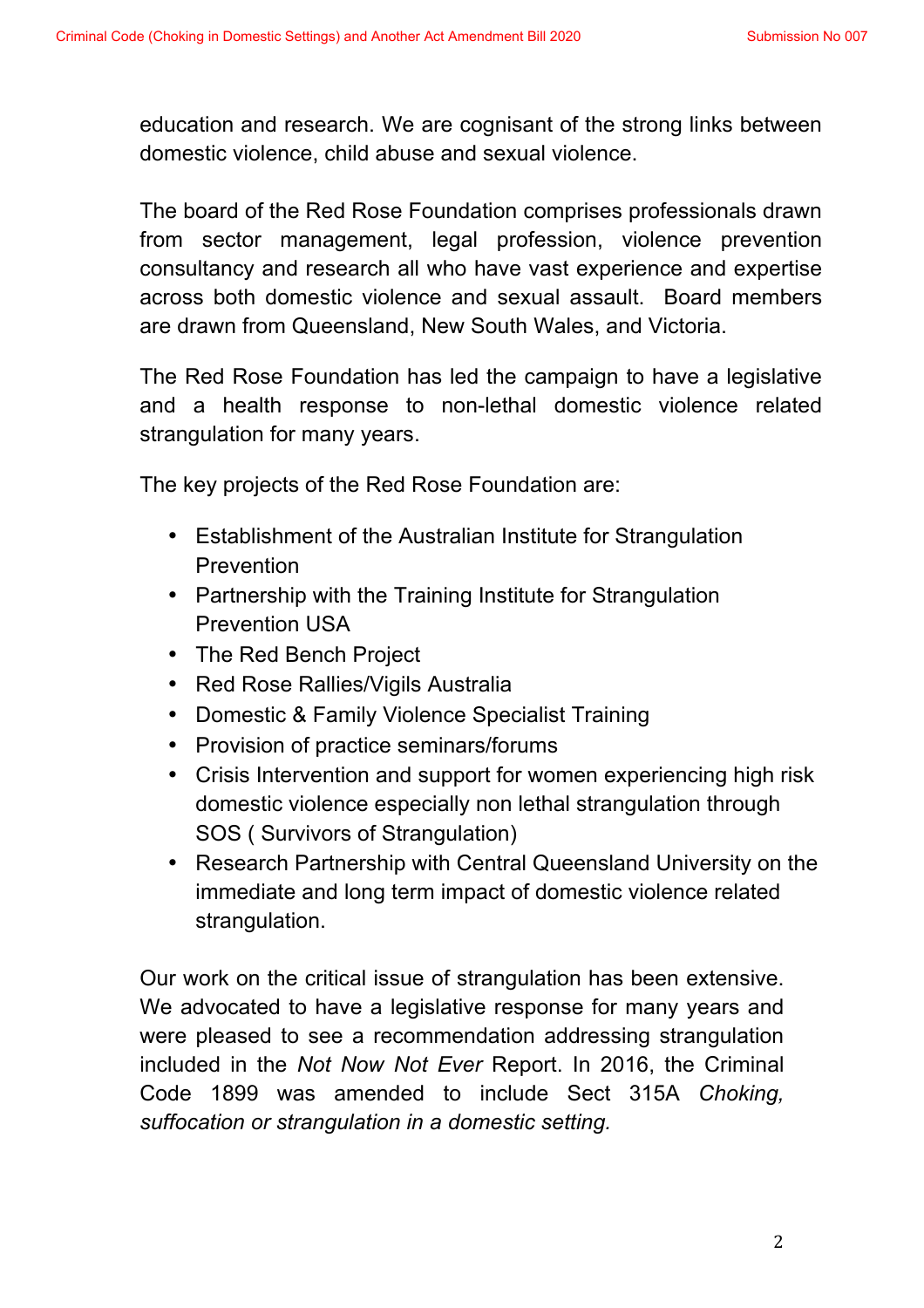Since then, the Red Rose Foundation has provided expert training across Australia on recognising and responding to non lethal training including training and workshops to Police, Magistrates, Health Professionals including doctors, ambulance officers, social workers, community based workers and many others.

In August 2019, The Red Rose Foundation established and launched the Australian Institute for Strangulation Prevention to provide a national institute for the development of training, research and best practice.

In 2019 a MOU outlining a formal alliance with the Training Institute for Strangulation Prevention in San Diego was signed forging a partnership for the further development of resources, training and research.

#### **Non-Lethal Domestic Violence Strangulation**

*Women who have been strangled/choked as part of the abusive pattern of behaviour perpetrated against them, are being deemed to be 800%, more likely to be a victim of domestic homicide whether by strangulation or other forms of lethal assault. (Glass et al 2008)*

Research informs statistically, in 50% of cases of strangulation there are no observable injuries and in many cases where the victim has been rendered unconsciousness and as a result they have no memory of the assault. This makes it so much easier for the perpetrator to escape a charge of strangulation as victims often have difficulty making statements or recalling the event with memory lapses, distorted thinking, confusion and anxiety. While many services now are documenting non - lethal strangulation, from our observations there is no specific change in the type of responses offered to victims who need longer term trauma informed support not a brief crisis intervention.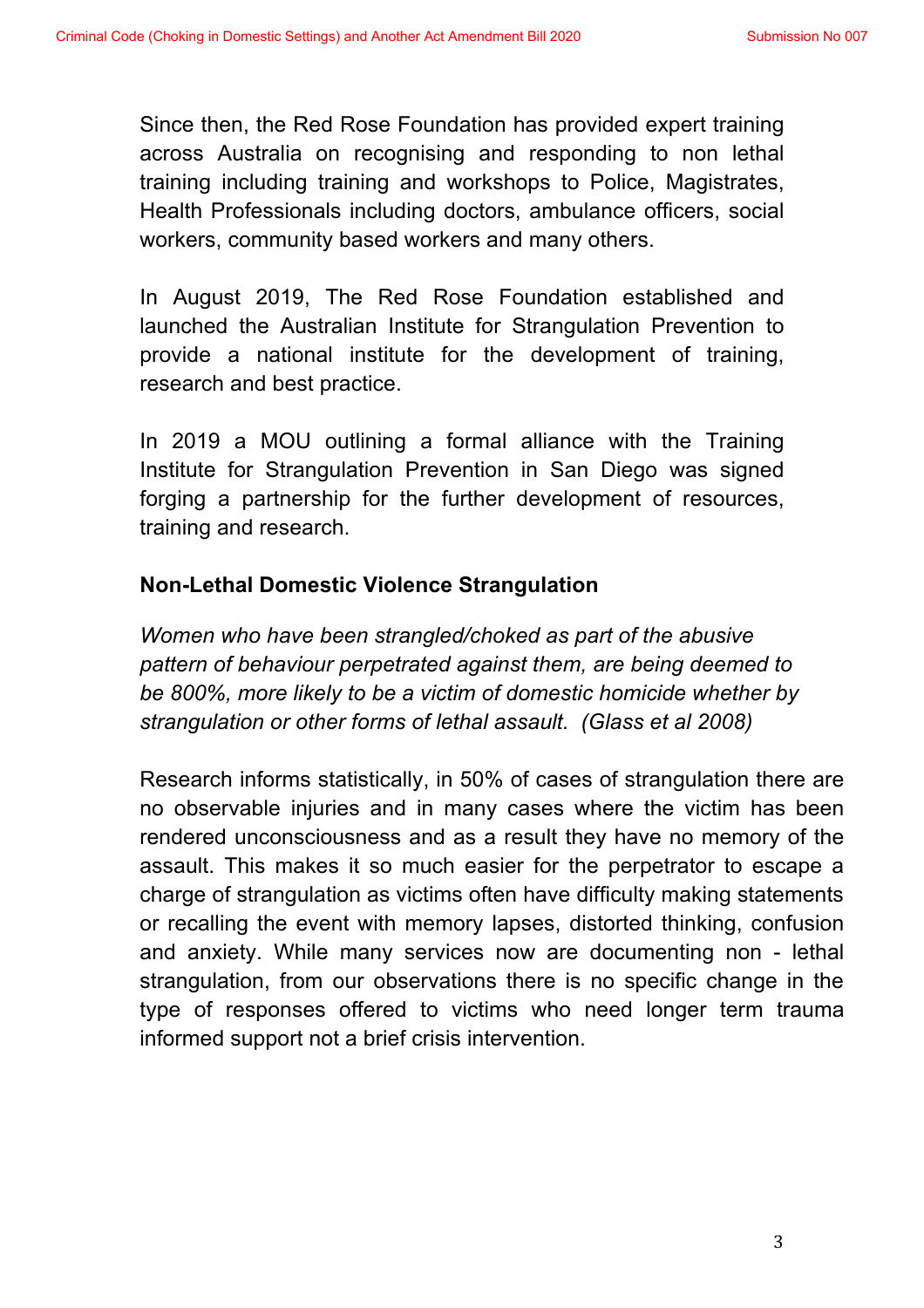#### **Non- lethal Strangulation: Some Facts**

- Strangulation" is defined as "the obstruction of blood vessels and/or airflow in the neck resulting in asphyxia and or carotid dissection.
- Death can occur days or weeks after the attack due to carotid artery dissection and respiratory complications such as pneumonia, acute respiratory distress syndrome (ARDS), and the risk of blood clots travelling to the brain (embolization)."
- Loss of consciousness can occur within 5 to 10 minutes (seconds); death within minutes.
- 35% of strangulation victims are strangled during sexual assault. (Glass et al)
- Only half of victims have visible injuries, and of these, only 15 percent could be photographed." The most common visible injuries are neck bruising and "petechial spots," which show up on the face, scalp, mouth, earlobes, eyelids, and eyeballs of choked victims.
- Strangulation also causes damage to the victim's throat, making breathing, swallowing, coughing, and talking difficult. Infrared forensic cameras can document the tissue damage in the throat.
- Psychological injury includes PTSD, depression anxiety, suicidal ideation, memory problems, amnesia and nightmares. (Source: Training Institute for Strangulation Prevention USA)

A US study found that post-concussion symptoms might last for 6 months to a year or more. The study indicated 24-60% of patients reported new symptoms at a 3 month follow up, 25% reported symptoms at a six month follow up and 10-15% of patients reported symptoms post injury. (Wilson et al, 2009)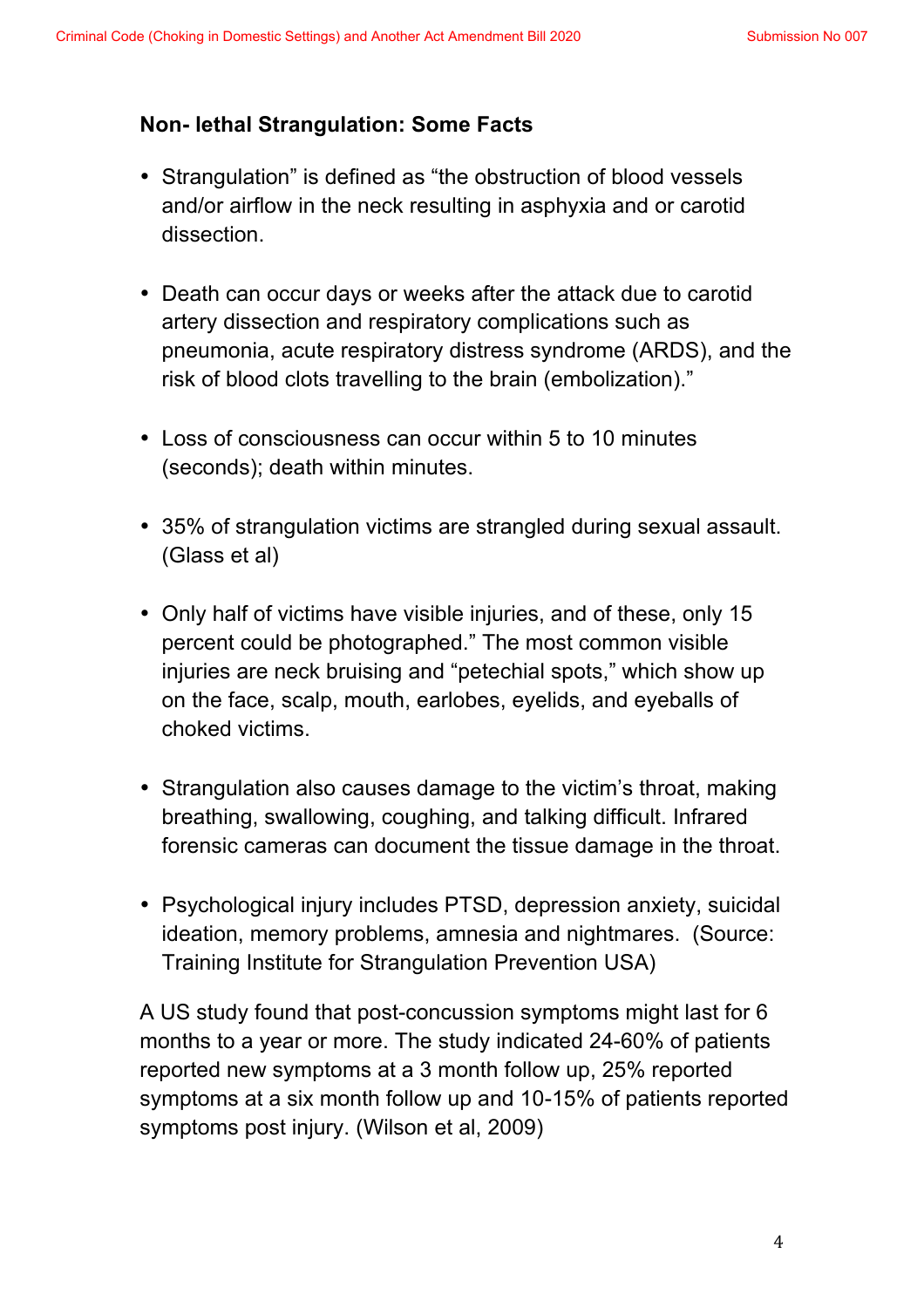- 84% of victims had experienced multiple strangulations
- 82% had lost consciousness
- 58% of non-fatal strangulation sexual assault cases involved intimate partners
- 25% had experienced strangulation during pregnancy
- Less than 50% had sought medical assistance and of those who did the majority were misdiagnosed. (Wilson et al, 2009

# **The need for a clear definition of strangulation to be included in 315A of the Criminal Code.**

The Red Rose Foundation welcomes the opportunity to respond to the *Criminal Code (Choking in Domestic Settings) and Another Act Amendment Bill 2020*

It is vitally important there is legislative change to include a definition of strangulation and suffocation into 315A. However, we propose that such a definition needs to be comprehensive and based on factual information about the nature and context of these serious and potentially lethal forms of violence.

Section 315A of the Criminal Code makes it a criminal offence to "choke", "strangle", or "suffocate" a person in a domestic setting. It carries a maximum penalty of 7 years' imprisonment.

Section 315A does not provide a definition of 'chokes, suffocates or strangles' and there has been uncertainty about what level of conduct is required to fall within the provision.

1) At a recent District Court hearing in Townsville,  $30<sup>th</sup>$  August 2019, Judge Coker directed the jury to return a verdict of not guilty. This direction was not based on the innocence of the accused but rather a lack of agreement and expert understanding of strangulation. RvAJB

The court heard that *" As is clear from the section itself, there is not definition of the words 'choke' 'suffocate' or 'strangle' and those words are not otherwise defined within provisions of the Criminal Code.'*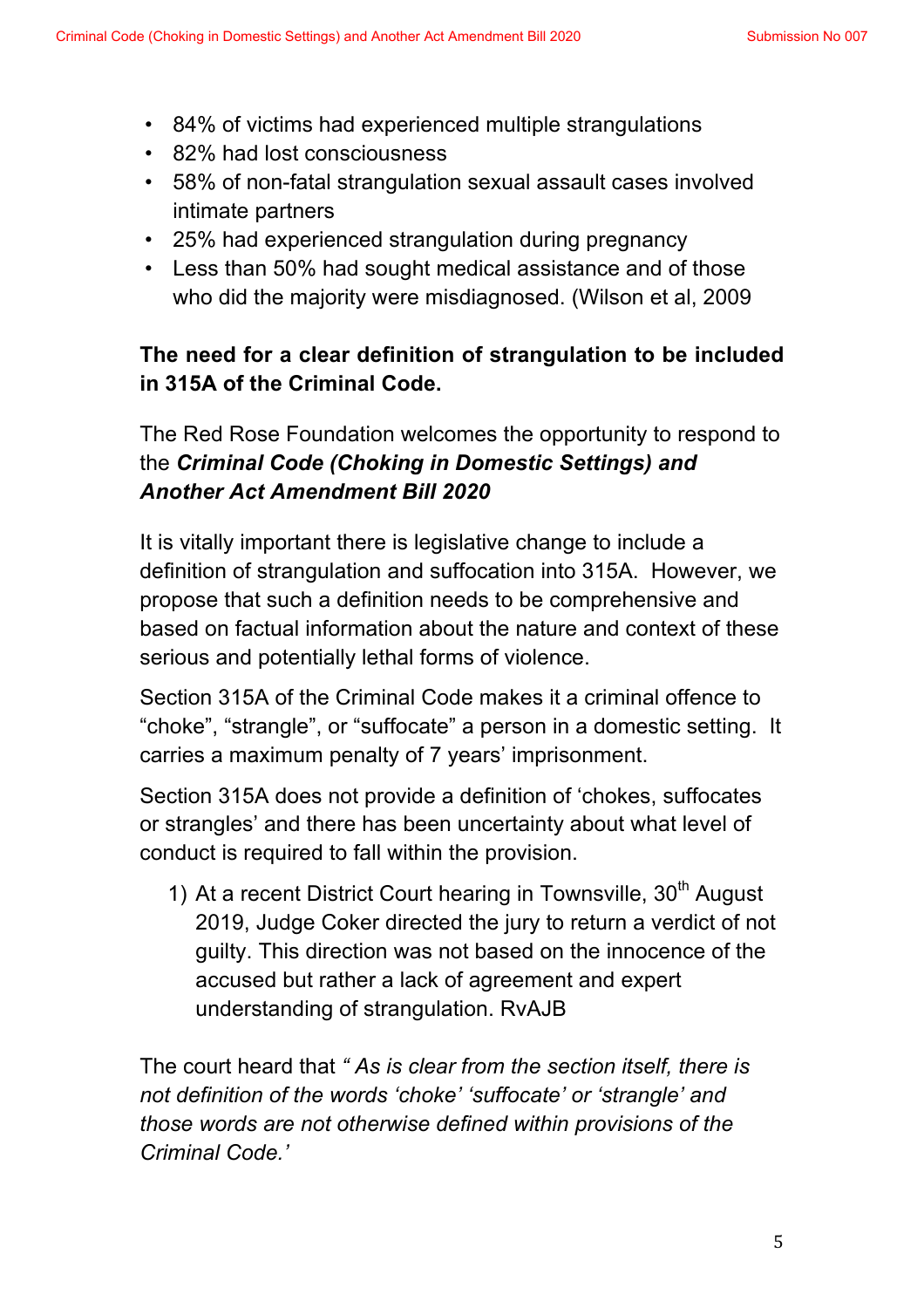The court than referred to a strangulation case from the ACT whereby the definition contained within the Macquarie Dictionary was used as a substitute definition. The conclusion of the court was the definition is a cessation of an ability to draw breath in any way, not simply a restriction in the ability to draw breath.

Judicial consideration of strangulation (domestic violence) offences in Australia has recently led to a number of directions that a defendant charged with a choking, suffocation or strangulation offence be acquitted where the complainant's evidence did not establish that the victim had stopped breathing<sup>1</sup>.

2) The Queensland Court of Appeal in *R v HBZ [2020* applied the "purposive test" in interpreting legislative provisions and dismissed an appeal against conviction on a charge un<sup>i</sup>der section 315 A of the Criminal Code (Qld). The judgment of Mullins JA canvassed the principles for interpretation of legislation and the Explanatory Notes for the Bill that introduced the specific strangulation (in a domestic violence setting) offence in 2016.

Mullins JA applied the reasoning of Kiefel CJ and Keane J in the High Court decision in *R v A2* and considered **the purpose** of the introduction of the new strangulation offence; the recognition of this behaviour as inherently dangerous and a predictive indicator of an escalation in domestic violence offending, including homicide; and the significant penalty (up to seven years imprisonment). The judgment refers to section 14A of the *Acts Interpretation Act 1954 (Qld)* which provides that:

> *"In the interpretation of a provision of an Act, the interpretation that will best achieve the purpose of the Act is to be preferred to any other interpretation…"*

In dismissing the appeal Mullins JA (McMurdo JA and Boddice J concurred) held that there had been no misdirection of the jury by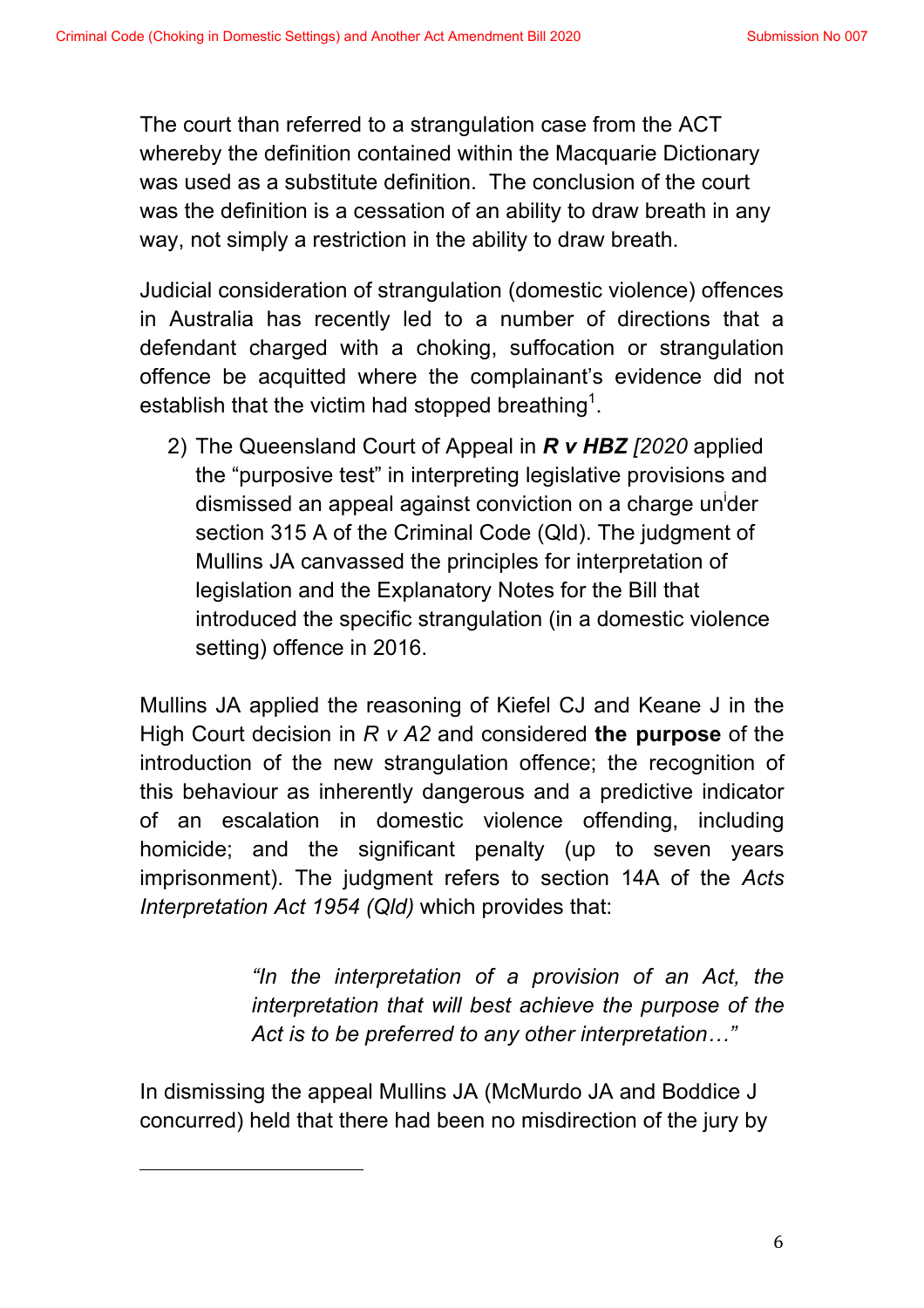the trial judge on the meaning of "choked" being "*to hinder or stop the breathing of a person".* 

3) Coronial Inquest and Coroner's Recommendation Re death of Tracy Beal 28<sup>th</sup> March 2019 (Dept. Justice, 2019)

Tracy Beale, 45, died the morning of January 21, 2013, after she was allegedly put in a chokehold by her husband James Andrew Beale,

The Coroner's Report stated the medical cause of death as possible asphyxia/ possible vaso-vagal inhibition

On the 28<sup>th</sup> March 2019 Coroner David O'Connell delivered the findings of the inquest into the death of Tracy Beale and made the following recommendation.

*That Attorney-General, after allowing submission from appropriate interested parties, review Criminal Code s.315A to determine if it is adequate to deal with the incidence of so call vasovagal reflex, and whether the types of neck compression specified in the provision should be defined in the legislation*

# *Criminal Code (Choking in Domestic Settings) and Another Act Amendment Bill 2020*

# **1) Definition**

*Strangulation is a form of asphyxia characterised by closure of the blood vessels and/or air passages of the neck, as a result of external pressure on the neck or throat.* (Dr Bill Smock: 2019)

*Smothering is defined as obstruction of air passages above the epiglottis including nose, mouth and pharynx. Choking is obstruction of the air passages below the epiglottis*. Dr William Smock 2019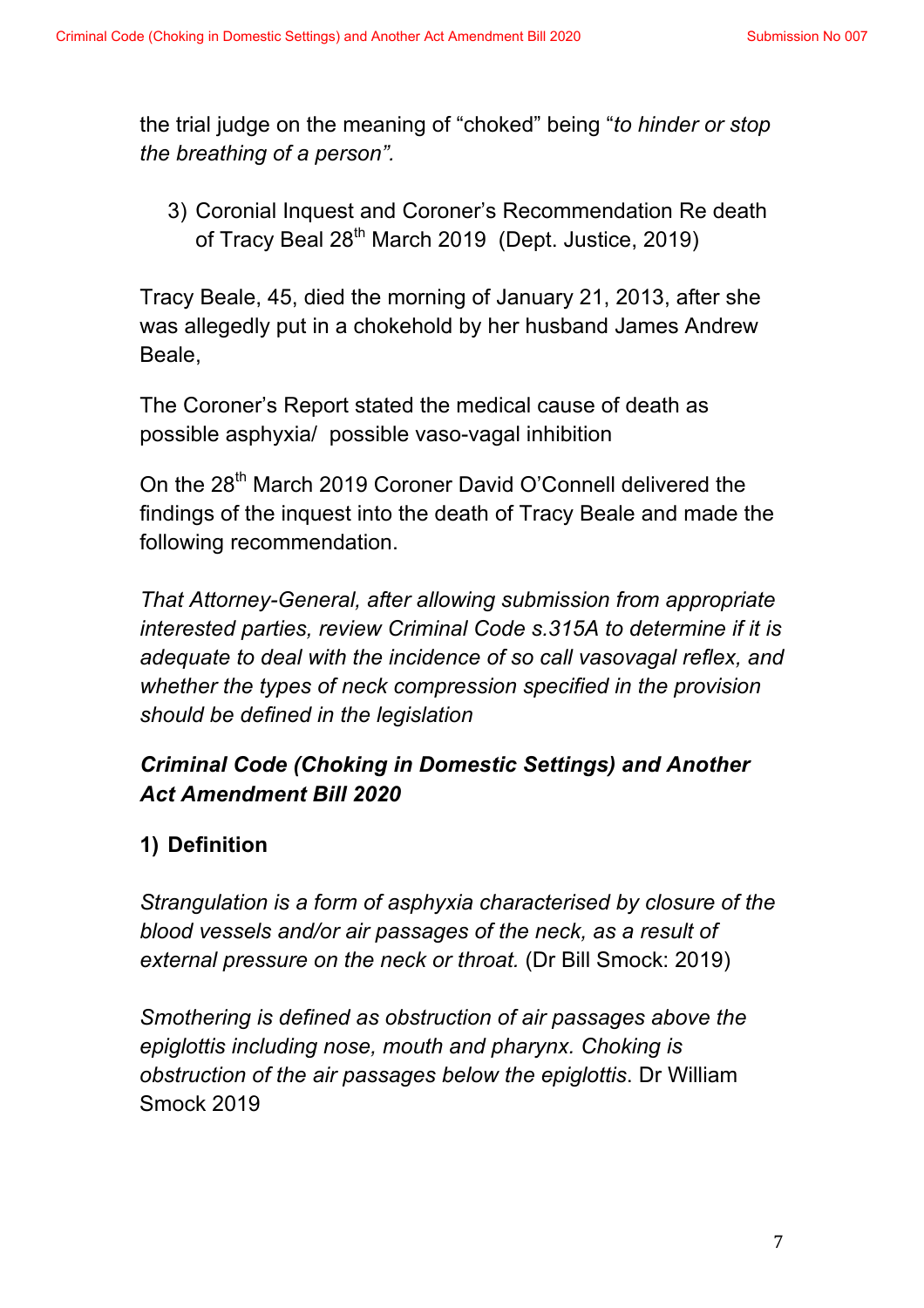Death can occur days or weeks after the attack due to carotid artery dissection and respiratory complications such as pneumonia, acute respiratory distress syndrome (ARDS), and the risk of blood clots travelling to the brain (embolization).

### **Definitions of Strangulation in Law**

In those jurisdictions where an offence of strangulation has been established, a definition of strangulation and suffocation has been included in the legislation.

Queensland followed international law in the drafting of 315A yet did not provide a definition of strangulation or suffocation within 315A.

Sample of the definition included in other Statutes are:

# **1. United States**

*FED. TITLE 18 USC § 113. ASSAULT WITHIN MARITIME AND TERRITORIAL JURISDICTION*

(a*) Whoever, within the special maritime and territorial jurisdiction of the United States, is guilty of an assault shall be punished as follows:*

*(8) Assault of a spouse, intimate partner, or dating partner by strangling, suffocating, or attempting to strangle or suffocate, by a fine under this title, imprisonment for not more than 10 years, or both.*

(b*) Definitions– In this section—* 

*(4) The term "strangling" means intentionally, knowingly, or recklessly impeding the normal breathing or circulation of the blood of a person by applying pressure to the throat or neck, regardless of whether that conduct results in any visible injury or whether there is any intent to kill or protractedly injure the victim; and*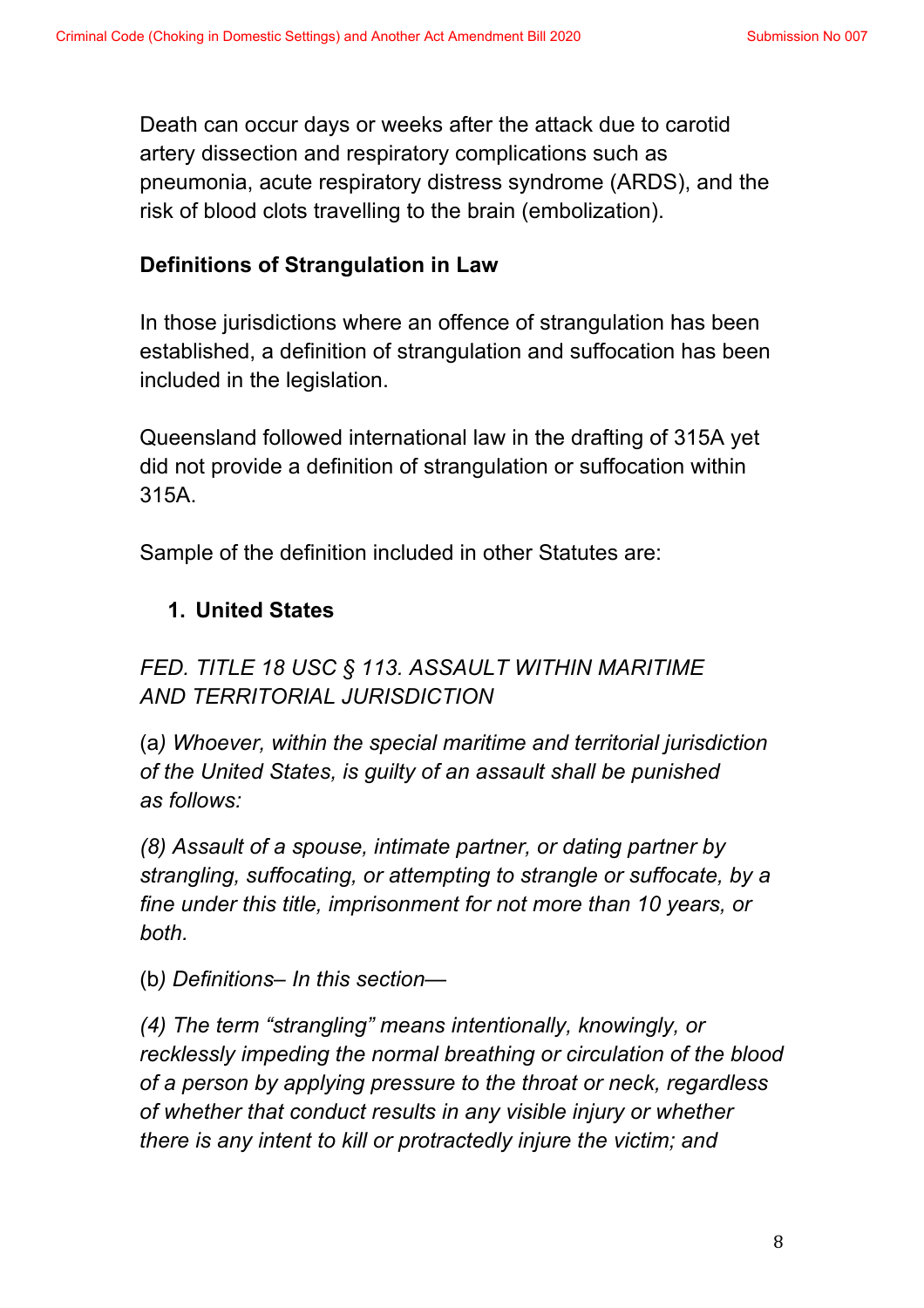*(5) The term "suffocating" means intentionally, knowingly, or recklessly impeding the normal breathing of a person by covering the mouth of the person, the nose of the person, or both, regardless of whether that conduct results in any visible injury or whether there is any intent to kill or protractedly injure the victim.*

#### **2. New Zealand**

New Zealand introduced a strangulation specific domestic violence offence in December 2018 introduced to the Crimes Act 1961 section 189A strangulation or suffocation):

*"Everyone is liable to imprisonment for a term not exceeding 7 years who intentionally or recklessly impedes another person's normal breathing, blood circulation, or both, by doing (manually, or using any aid) all or any of the following: (a) blocking that other person's nose, mouth, or both:(b) applying pressure on, or to, that other person's throat, neck, or both."*

#### **3. Western Australia**

1. The Family Violence Legislation Reform Bill 2019 was assented to by Parliament on 9 July 2020 and introduced section 298 of the Criminal Code Act Compilation Act (Western Australia) to insert an offence of Suffocation and Strangulation. The section provides a comprehensive description of the unlawful conduct that constitutes strangulation and suffocation however it removed the reference to choking:

> *"A person commits a crime if the person unlawfully impedes another person's normal breathing, blood circulation, or both, by manually, or by using any other aid –*

> *(a) blocking (completely or partially) another person's nose, mouth, or both; or*

*(b) applying pressure on, or to, another person's neck.*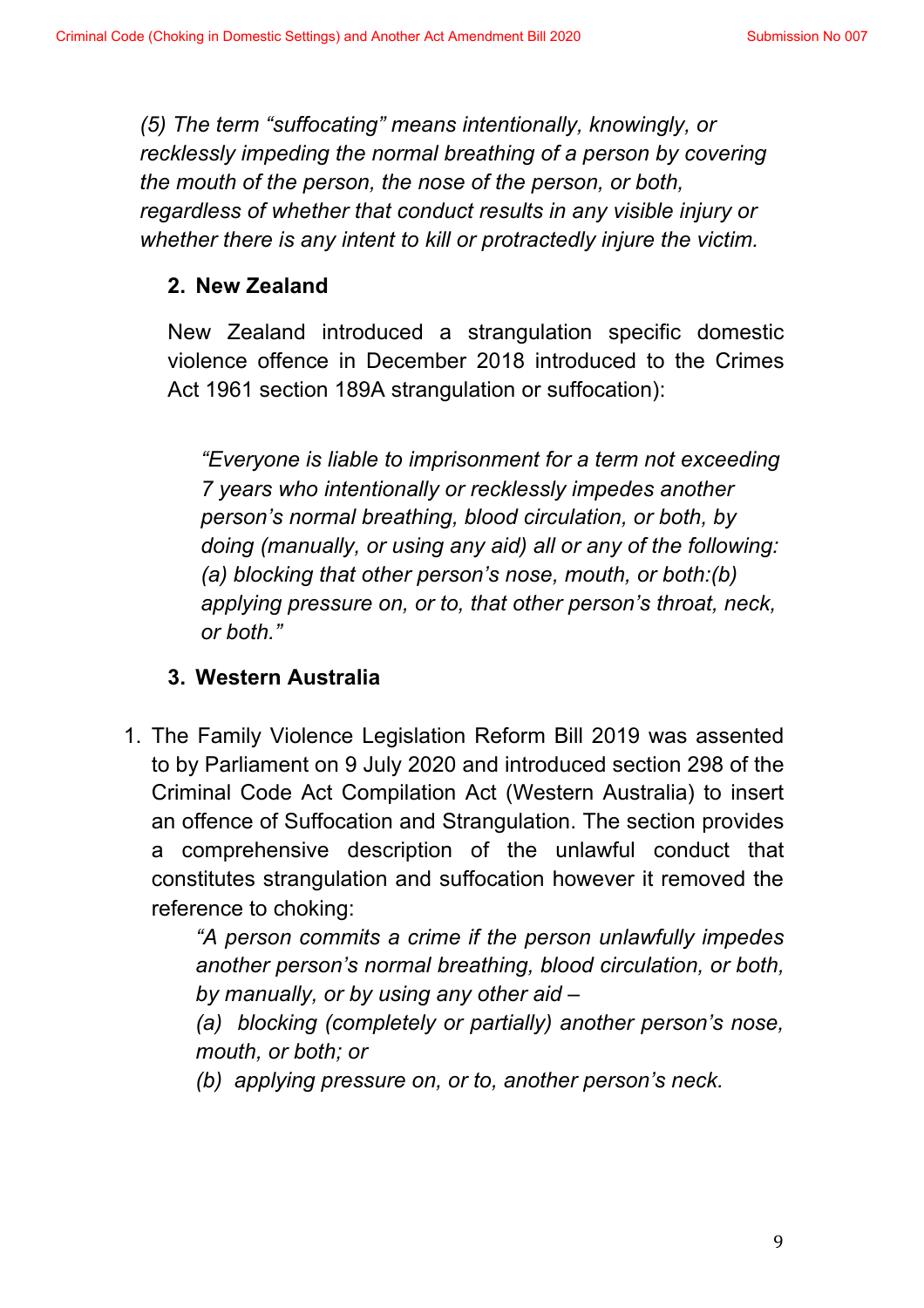The WA legislation does not include applying pressure to the throat which is also strangulation and should be included.

### **4. California**

California Penal Code 273.5 includes a Duty to Warn provisions for police *(to warn the victim that strangulation may cause internal injuries and encourage the victims to seek medical attention)*

### **Removal of "Consent**"

The Red Rose Foundation is seeking the removal of *without the other person's consent* from the 315A Choking, suffocation or strangulation in a domestic setting)

Currently 315A states:

- (1)A person commits a crime if
	- (a)the person unlawfully chokes, suffocates or strangles another person, *without the other person's consent* and …
	- (b)either-
		- (i) the person is in a domestic relationship with the other person :or
		- (ii) the choking, suffocation or strangulation is associated domestic violence under the Domestic and Family Violence Act 2012

We would argue that consent to strangulation is not informed consent if the person in unaware of the high risk of lethality associated with strangulation.

There is a growing trend with the rise of violent pornography, that strangulation is seen as part of sexual activity. Once considered erotic sex, this is no longer the case. There are now widespread concerns regarding the defense of "rough sex gone wrong" which has been used in several murder trials.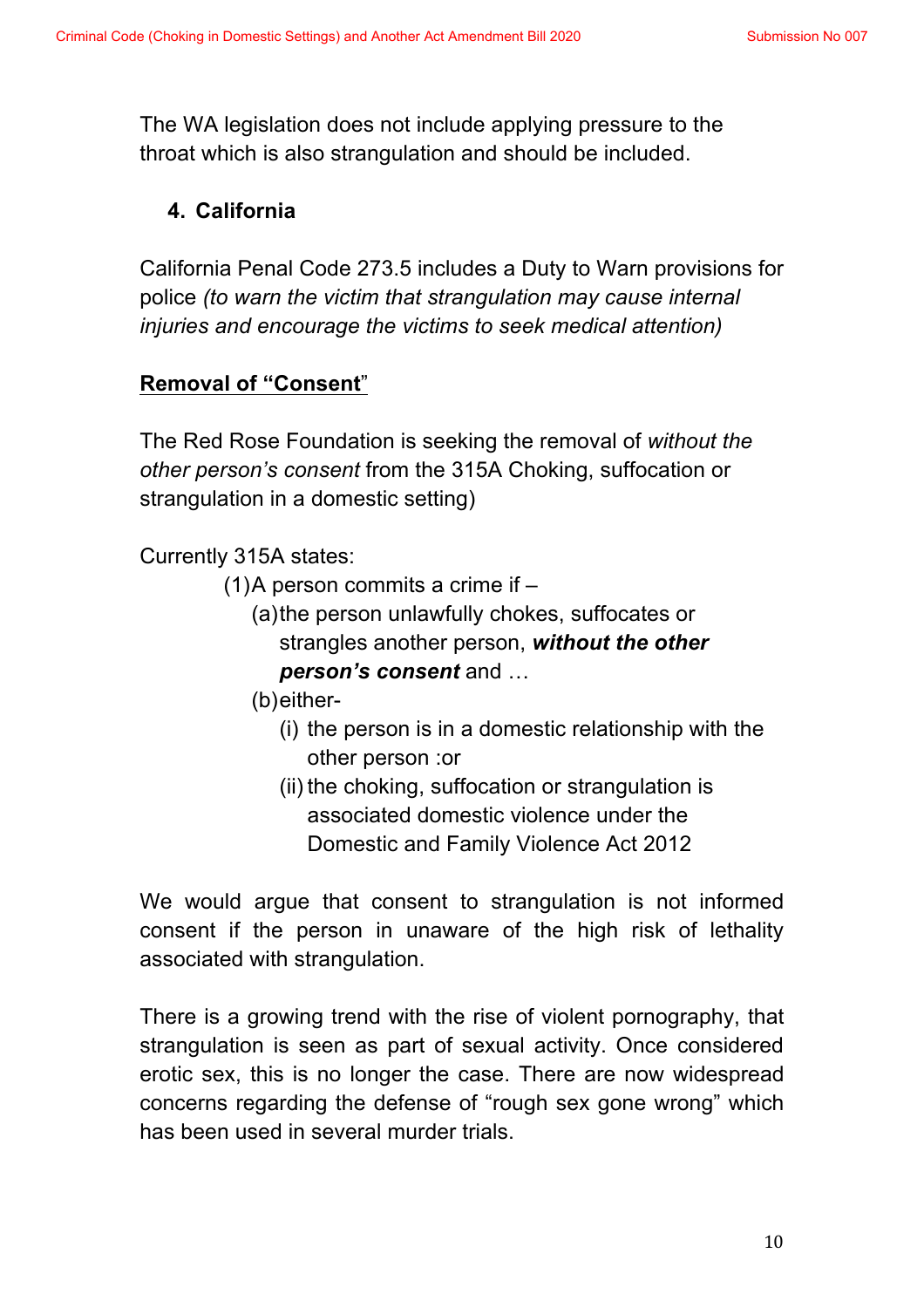In the UK, 60 women were killed by men who claimed the women were "consenting" parties to strangulation during sex. Previous trials demonstrate these claims are successful and can result in lesser charges, lighter sentences or, most recently, no prosecution at all.

The UK will ban "rough sex gone wrong" defense making the rough sex defense inexcusable as well as including strangulation in their amended domestic abuse legislation.

Queensland was the first State in Australia to adopt strangulation laws. Most Australian States have now followed and adopted similar laws. Western Australian has recently amended the Criminal Code to include an offence of strangulation which does not include "consent"

The Red Rose Foundation asks that 'consent' be removed from 315A.

I provide this submission for your consideration.

*Betty Taylor*

CEO Red Rose Foundation Ph